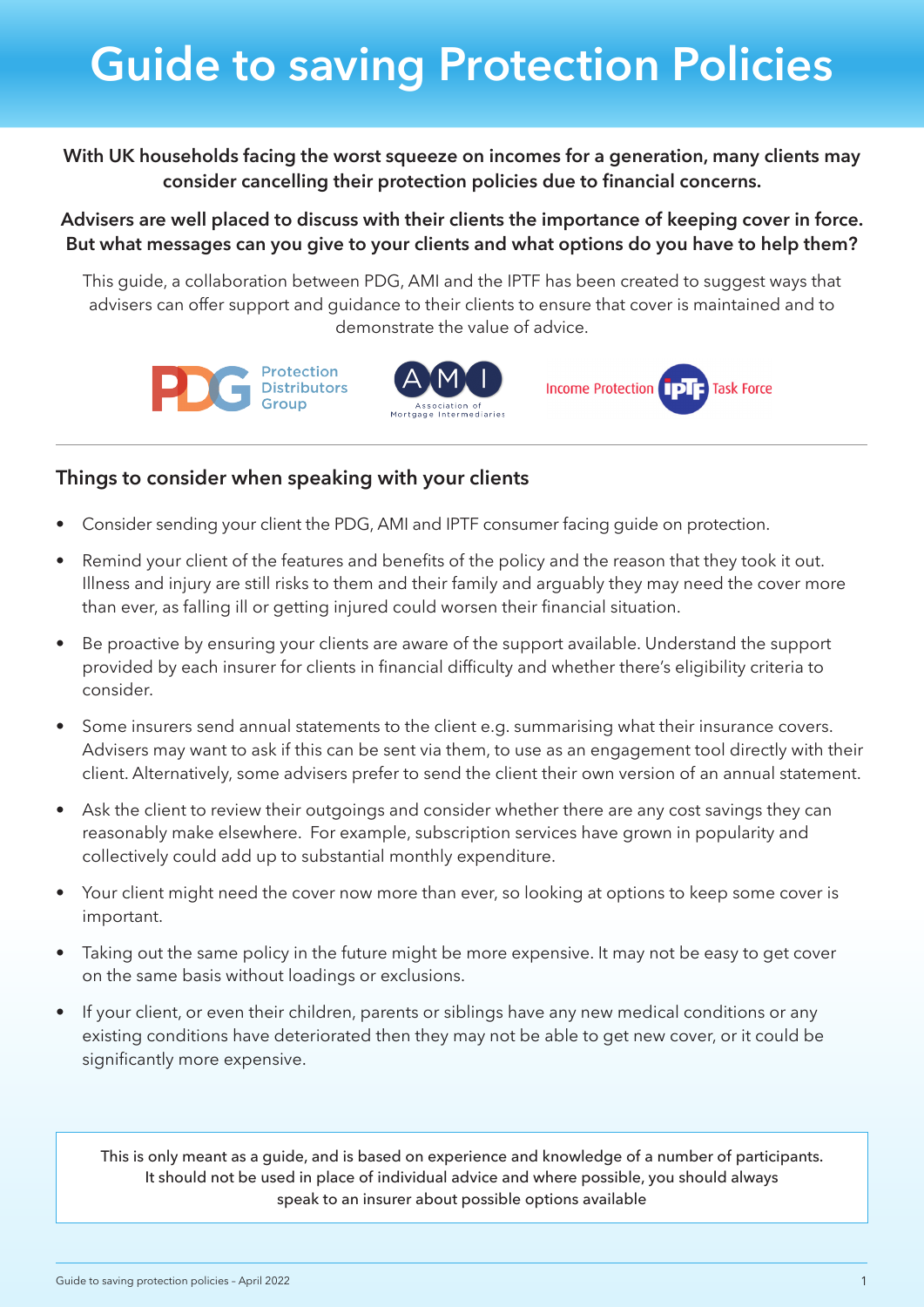## **Guide to saving Protection Policies continued...**

- The client's policy may provide access to valuable support services that the client and their family may want to utilise now, such as:
	- **>** 24/7 virtual GP services.
	- **>** Health MOT.
	- **>** Access to specialist nurses.
	- **>** Access to independent helplines (such as those related to legal, career and medical).
	- **>** Mental health support.
	- **>** Expert second medical opinion services.
	- **>** Nutritional and wellbeing advice.
	- **>** On-line fitness programs.
- Use a real example of the impact of not having insurance at the time of need for example: [7 Families - The Clarke Family cancelling Income Protection](https://iptf.co.uk/adviser-hub/seven-families/)
- Many insurers also provide claims case studies, these can often be found on their website.
- If not known, encourage your client to check their company's sick pay policy. If the client will receive SSP only or the company scheme is limited, generate a discussion with the client about their income and expenditure and how this would be impacted if they became ill.

## **What options are available if your client can't afford their cover?**

- Consider amending the cover the level of cover can often be reduced, or features removed from the policy to help reduce the premium. Some cover is usually better than none and setting a reminder to review any temporary changes will help ensure the client's cover is reviewed at a future date.
- If the client was rated for health issues previously, check to see if their health has improved. If so, it might be possible for the client to take out a new plan that could be accepted on improved terms, potentially reducing the premium. Whilst most insurers are unable to change the rating without a new application, it is worth asking first whether this is possible under the current plan.
- If the client is a smoker, check if they've become a non-smoker since they took out cover as this may reduce the premium (and not every insurer needs a whole new application to be submitted – check with the insurer first).
- Check whether the insurer offers a career break option, to help if they are temporarily out of work or are unable to pay the premiums because of personal hardship.
- If your client has a decreasing policy, see if the insurer can reduce the interest rate (so cover reduces quicker). Given mortgage interest rates are still at historically low levels, having an interest rate of 4-5% of the policy could be suitable and result in a lower monthly premium.

This is only meant as a guide, and is based on experience and knowledge of a number of participants. It should not be used in place of individual advice and where possible, you should always speak to an insurer about possible options available